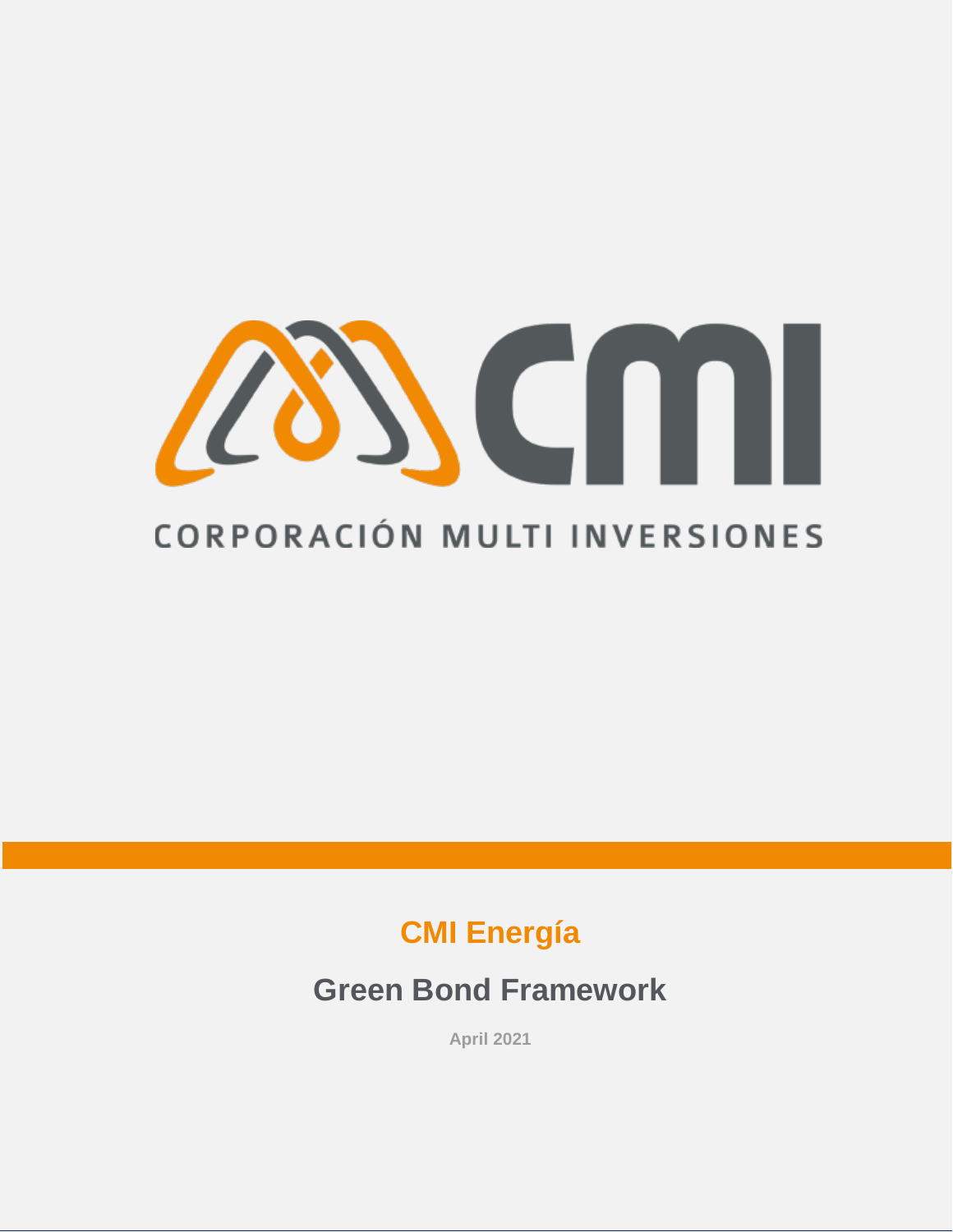## **Table of Contents**

- 1. Introduction
- 2. Approach to Sustainability
- 3. Rationale for Issuance
- 4. Alignment with Green Bond Principles
	- 1. Use of Proceeds
	- 2. Process for Project Evaluation and Selection
	- 3. Management of Proceeds
	- 4. Reporting
- 5. External Review
	- 1. Second Party Opinion
	- 2. Compliance Review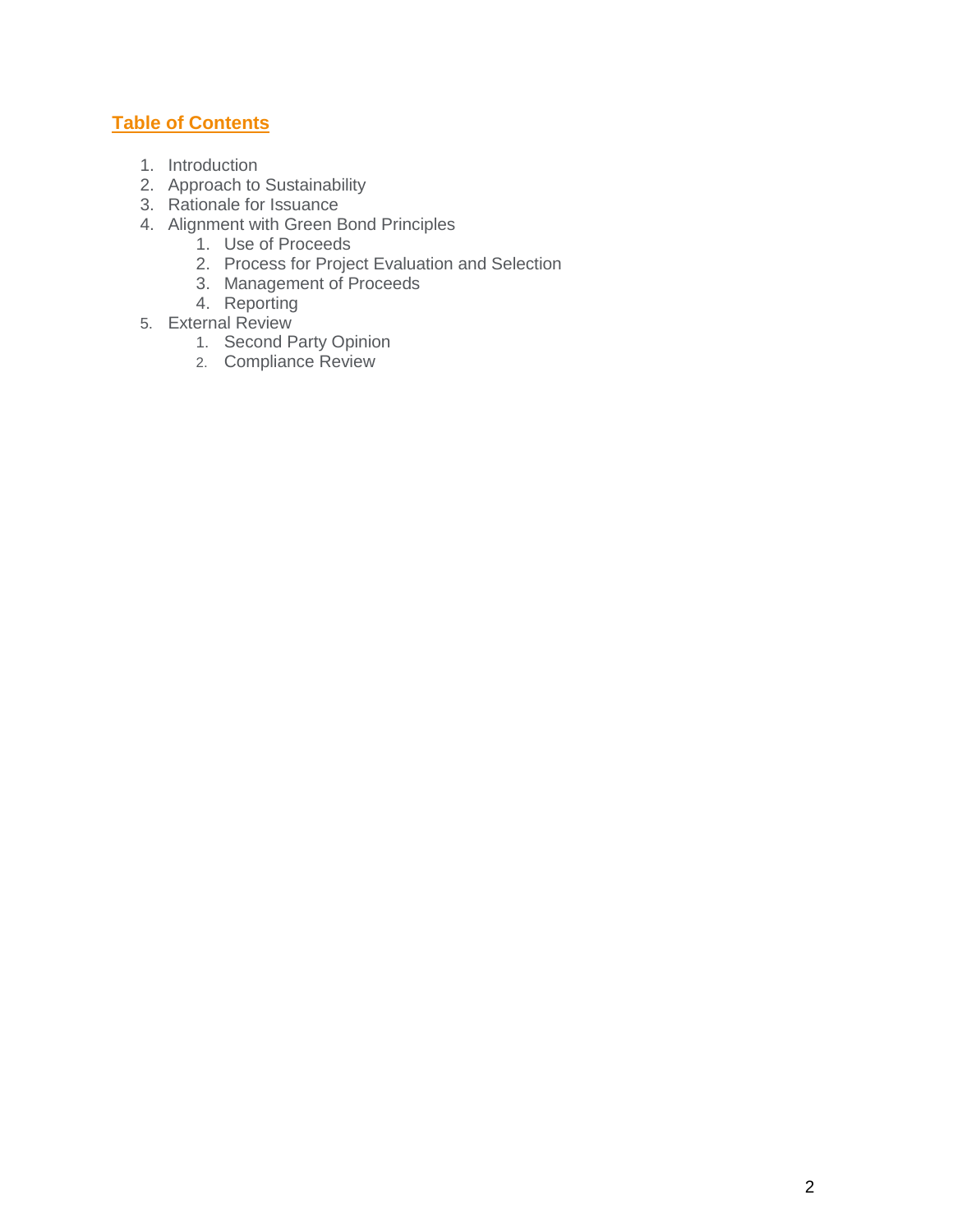## 1. **Introduction**

**Corporacion Multi Inversiones** *(***"**CMI"), is one of the largest conglomerates in Central America. The group has generated job opportunities and promoted economic development across the region since 1920. CMI now operates in 14 countries, on three different continents. It strives to create a sustainable impact in the communities where it operates, while offering high quality products and services through its seven Business Units, spanning over energy, food products, restaurants, telecommunications and real estate. CMI has approximately 45,000 employees, making it one of the largest employers in the region.

Within its Capital Business Group, CMI created its Energy Business Unit in 2004 to benefit from Guatemala's modern and efficient market model, which sets the standard in the region. The Energy Business Unit develops, designs, commercializes and operates sustainable energy projects in the Central American region. The Energy Business comprises Central America's largest privately-owned renewable portfolio.

# **2. Approach to Sustainability**

**CMI's Energy Business Unit is one of the largest renewable energy businesses in Latin America, with a focus on wind, solar and hydro technologies**. CMI's Energy Business Unit's portfolio includes eight world-class wind assets, five solar projects and five run-of-river hydro-electric power plants. Additionally, the Energy Business has a JV with AES El Salvador in the Bosforo plant, a solar project in El Salvador which has 100 MW of installed capacity. It also has an energy commercialization company in Guatemala. The Wind and Solar assets were formerly owned by an ACTIS-Mesoamerica JV, and were acquired by CMI in December 2016. Most recently, in December 2020, CMI acquired the Mata de Palma solar park in Dominican Republic with a total generation capacity of 50 MW. As of the date of this framework, CMI's Energy Business Unit currently has more than 800 MW of installed capacity in wind, solar and hydroelectric operating projects in Costa Rica, Honduras, Nicaragua, Dominican Republic, El Salvador and Guatemala.

CMI's Energy Business Unit strives to supply power to its consumers at a competitive price and to support the renewable energy market, bringing the regional economy into a more dynamic and competitive environment to encourage local and foreign investment. The Unit's renewable energy portfolio has contributed to the diversification of the regional energy grid, shifting its dependence on fossil-fuels to renewable power sources. CMI's Energy Business Unit involves neighboring communities and other relevant stakeholders during the development process of their renewable energy projects, with the objective of providing adequate and genuine value throughout the end-to-end process. Transparency with stakeholders provides better visibility on each milestone, mitigating and reducing any unplanned setbacks.

**CMI's Energy Business Unit management team has more than 100 years of combined renewable and energy experience in the local and regional market, mastering technical, regulatory and other key elements of the sector**. Senior management is composed of professionals with diverse backgrounds, including electric sector, banking, consulting, among other key sectors. The Unit adheres to the highest environmental, social and governance standards and promotes its values and principles within their business, suppliers, communities and other stakeholders.

CMI's Energy Business Unit owns its operating wind, solar and hydro assets through Investment Energy Resources Limited ("IERL"). IERL will be the issuer of the green bonds (the "Issuer"). The inaugural green bonds will be guaranteed by the Issuer's operating subsidiaries on the issue date. For purposes of this Green Bond Framework, the Issuer and its subsidiaries are collectively referred to as "CMI Energía". In this Green Bond Framework, we refer to (i) the issued inaugural bond by CMI Energía as the "Inaugural Green Bond" and (ii) any subsequent bonds issued by CMI Energía as the "CMI Energía Green Bonds".

# **3. Rationale for Issuance**

Our sustainability strategy and environmental commitments are the cornerstone for the issuance of our Green Bonds. Through the issuance of our Green Bonds, we aim to finance the transition to an environmentally and socially sustainable economy. We hope the issuance of our Green Bonds will inspire other similar companies to do the same.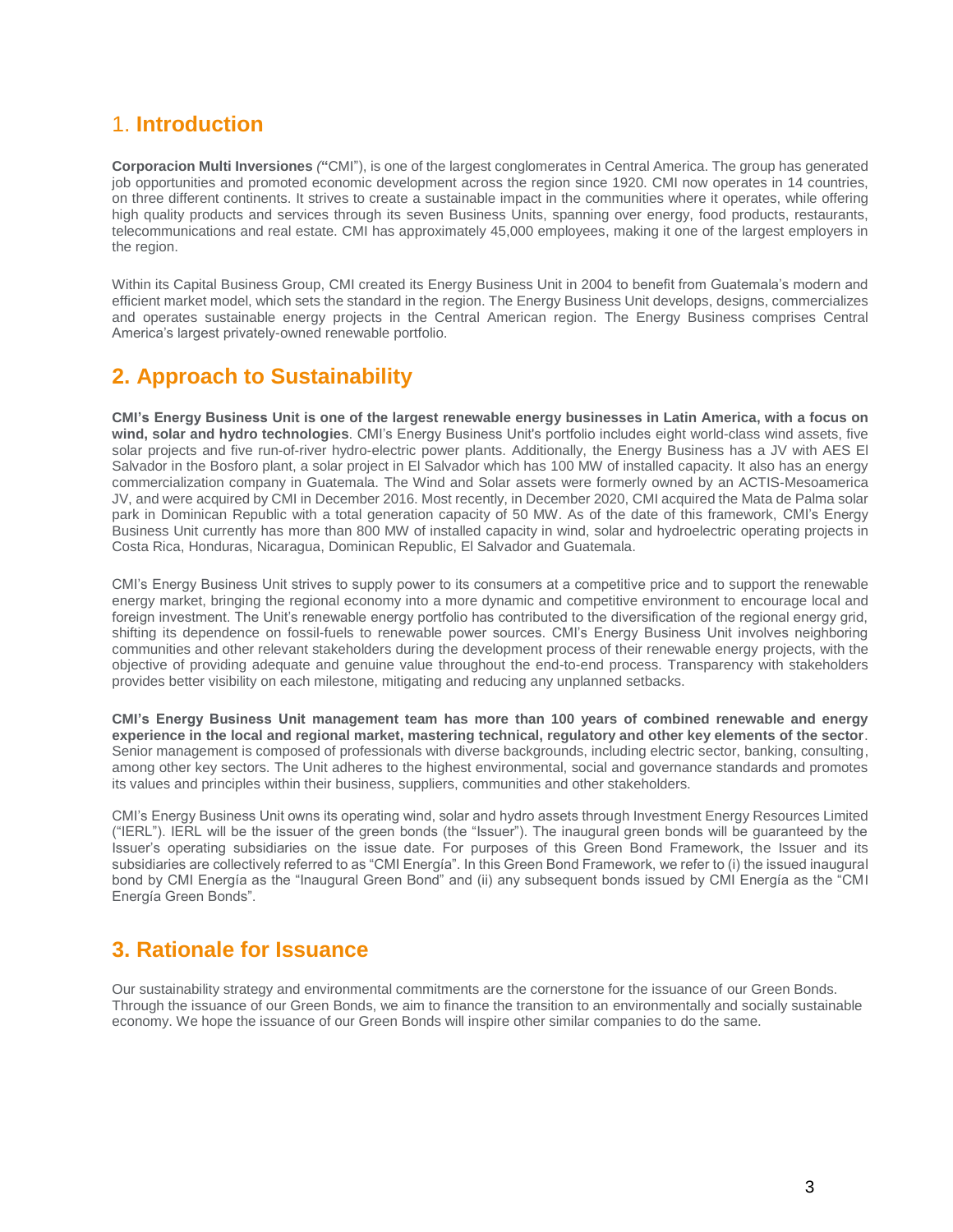# **4. Alignment with Green Bond Principles**

The aim of this Green Bond Framework is to facilitate transparency, disclosure, integrity and quality in IERL's Green Bond for interested investors and stakeholders.

The Green Bond Principles, 2018 (GBP)<sup>2</sup>, as administered by the International Capital Market Association are voluntary process guidelines for best practice when issuing Green Bonds. The GBP recommend transparency, disclosure and promote integrity in the green bond market. The CMI Energia Green Bond Framework is aligned with the four core components of the GBP.

This framework may, from time to time, be updated and, will be applied to any Green Bond issued by CMI. In the event of an update, any future projects that are not currently mentioned in the document will be in alignment with the high level eligible green project categories recognized by the GBP.

### 4.1 **Use of Proceeds**

 $\overline{a}$ 

An amount equal to the net proceeds of CMI Energía's Green Bonds will be used to finance and/or refinance, in whole or in part, new or existing green projects, assets or activities (hereafter "Eligible Green Projects"), which are defined by us investments and expenditures made by us in the 48 months prior to such date, in eligible green projects that meet the eligibility requirements defined below. We intend to allocate an amount equal to the net proceeds as soon as possible following the issuance of the bonds.

We have identified Eligible Green Projects in four main categories. These projects are in service of our carbon footprint reduction strategy and the strategic areas where we believe we can make the most positive environmental impact.

CMI Energia anticipates that its Green Bond will support the achievement of the United Nations Sustainable Development Goals noted below and fall within our sustainability priorities.

| <b>GBP Eligible Project Category</b> | <b>Eligibility Criteria and Example Projects</b>                                                                                                                                                                                                                                                                                                                                                                                                                                                                                                                                            | <b>SDG Alignment</b>             |
|--------------------------------------|---------------------------------------------------------------------------------------------------------------------------------------------------------------------------------------------------------------------------------------------------------------------------------------------------------------------------------------------------------------------------------------------------------------------------------------------------------------------------------------------------------------------------------------------------------------------------------------------|----------------------------------|
| <b>Renewable Energy</b>              | Expenditures related to the construction,<br>٠<br>development, expansion, production,<br>acquisition, maintenance, and operation of<br>renewable including resources:<br>Wind (onshore) solar<br>$\circ$<br>(photovoltaic) technology and<br>Run-of River Hydro stations <sup>12</sup> ,<br>including the processes of<br>generation, transmission,<br>storage, equipment and<br>products<br>Sourcing expenditures pursuant<br>$\circ$<br>to long-term (10-year+) power<br>purchase agreements (PPA's)<br>which we entered into prior to<br>commercial operation of the<br>related facility | 7 RENEWABLE<br>13 GLIMATE<br>علا |

<sup>1</sup> Irrespective of the projects installed capacity, all future investments in hydropower projects will satisfy the following international sustainability best practices of the International Finance Corporation (IFC) Performance Standards or other best practices

<sup>&</sup>lt;sup>2</sup> According to the United Nation's Intergovernmental Panel on Climate Change [\(www.ipcc.ch\)](https://urldefense.proofpoint.com/v2/url?u=http-3A__www.ipcc.ch&d=DwMFAw&c=j-EkbjBYwkAB4f8ZbVn1Fw&r=pSGl8VROKXdxlakHoK3-sw&m=KzSORmDVLBQFI0G6Gobua2nkXABfFolqq-KqdsReQdo&s=dvZAzBY8VO16p7fD6p3Tgz18U883OsRgmYt9Mku-kgQ&e=), a Run of River (RoR) Hydro Power Plant draws the energy for electricity production mainly from the available flow of the river. Such a hydropower plant may include some short-term storage (hourly, daily), allowing for some adaptations to the demand profile, but the generation profile will to varying degrees be dictated by local river flow conditions. As a result, generation depends on precipitation and runoff and may have substantial daily, monthly or seasonal variations.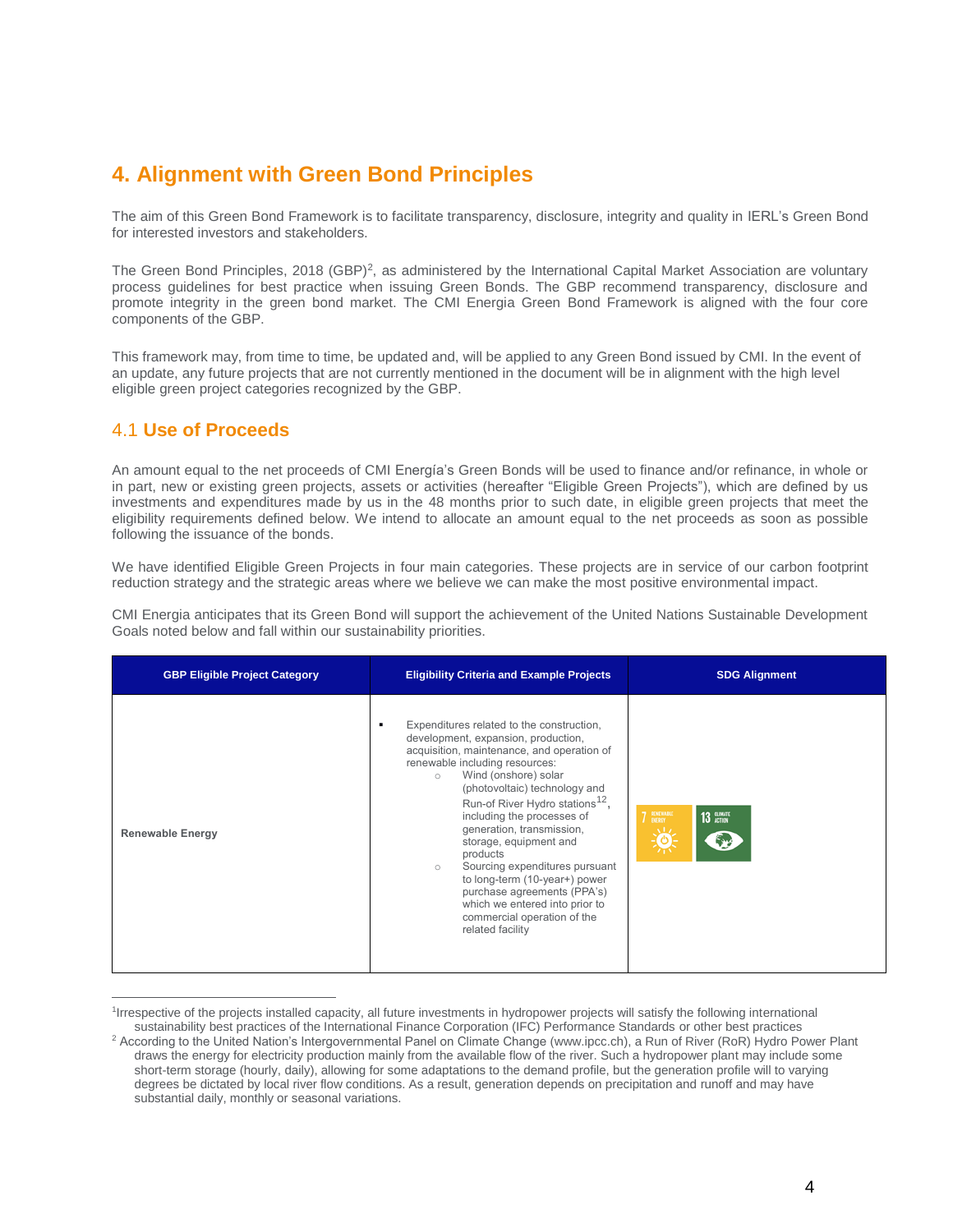| <b>Energy Efficiency</b>    | Expenditures and financing that could result<br>in increased energy efficiency, using best<br>efforts basis to ensure all projects achieve<br>at least a 15% energy efficiency<br>improvement. Eligible Projects might<br>include:<br>Financing of electric powered machinery or<br>$\bullet$<br>incorporation of energy saving<br>technologies. Including high efficiency<br>engines and LED lighting technology<br>Investments for optimization of energy<br>$\bullet$<br>consumption in productive processes and<br>reducing energy loss. Including efficient<br>boilers, continuous kilns, and heat insulating<br>walls<br>Investments in energy consumption<br>٠<br>measurement and control systems. Including<br>industrial thermometers<br>Processes and technologies reliant on fossil-<br>٠ | 7 RENEWABLE<br>13 GLIMATE<br>ĭΟ                                        |
|-----------------------------|------------------------------------------------------------------------------------------------------------------------------------------------------------------------------------------------------------------------------------------------------------------------------------------------------------------------------------------------------------------------------------------------------------------------------------------------------------------------------------------------------------------------------------------------------------------------------------------------------------------------------------------------------------------------------------------------------------------------------------------------------------------------------------------------------|------------------------------------------------------------------------|
| <b>Green Buildings</b>      | fuels are ineligible<br>Financing of new construction or retrofitting<br>$\bullet$<br>in line with Green Building Standards<br>(planning and design, energy efficiency,<br>green roofs, water efficiency and<br>conservation, material conservation and<br>resource efficiency, environmental quality)<br>and Certification Systems (LEED Gold<br>certified or higher, BREEAM Excellent or<br>higher, HQE Excellent or higher or<br>equivalent nationally recognized<br>certifications, when international<br>certifications are not available)                                                                                                                                                                                                                                                      | <b>9</b> INNOVATION AND INFRASTRUCTURE<br><b>11 SUSTAINABLE CITIES</b> |
| <b>Clean Transportation</b> | Modernization in transport systems towards<br>$\bullet$<br>zero or low GHG emissions (threshold of<br>50gCO2/km). Including the purchase of<br>electric vehicles<br>Infrastructure associated with electric<br>vehicles; including charging stations                                                                                                                                                                                                                                                                                                                                                                                                                                                                                                                                                 | SUSTAINABLE CITIE                                                      |

All Eligible Green Projects are deemed to provide environmental benefits that contribute to:

- a) Avoiding and contributing to a reduction in  $CO<sub>2</sub>$  emissions
- b) Providing renewable energy production plants to the regional Central American and Caribbean energy grid
- c) Diversifying the regional energy grid and stabilizing electricity costs for consumers

#### *Exclusionary Criteria*

Proceeds from CMI Energía's green bonds will not be allocated to the following projects and/or activities:

- Nuclear energy
- Fossil fuel plants

### **4.2 Process for Project Evaluation and Selection**

The selection process for Eligible Green Projects is performed and coordinated by CMI Energía's Finance department in consultation with Senior Executives such as the Director of Finance, the General Director of Energy the Unit and the Manager of Environmental and Social Compliance (or other suitable sustainability expert).

CMI Energía's Finance department, in consultation with the Senior Executives mentioned above, will conduct a screening and selection process for each Eligible Green Project to ensure it meets the Eligibility criteria described in this Green Bond Framework.

CMI Energía's Finance department will monitor the selected Eligible Green Projects for continuing eligibility and will certify eligibility annually, prior to the production of the Green Bond Report. Should a project fail one or more of the eligibility criteria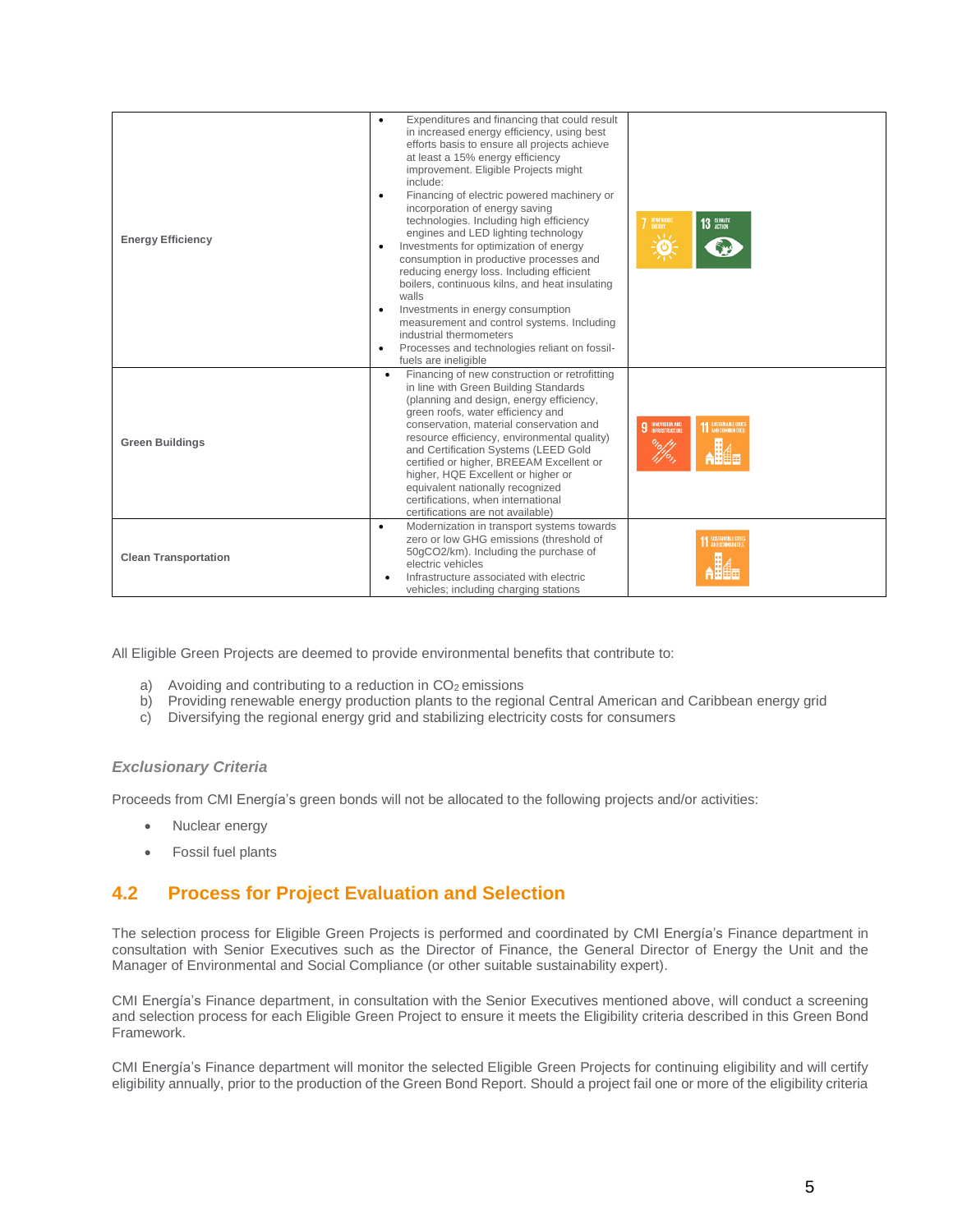during the life of the Green Bond to which it is allocated, the Finance department is charged with identifying and substituting an alternative Eligible Green Project.

Eligible Green Projects must meet all of the following criteria:

- a) All projects meet local environmental legal requirements, including an environmental impact assessment.
- b) All projects, or portions thereof, are not currently allocated to another Green Financing instrument issued by CMI Energía or its subsidiaries or affiliates.
- c) All Projects will undergo an assessment to ensure that the development, construction and operation have been, and are being carried out, in accordance with CMI Energía's Corporate Governance and Regulatory Policies, Social Responsibility Policies and/or corporate sustainability guidelines and strategies, and Compliance Policies.

### **4.3 Management of Proceeds**

The net proceeds of each CMI Energía Green Bond will be deposited in CMI's Treasury accounts or other accounts as required by the transaction documents. An amount equal to the net proceeds shall be allocated for the financing and / or refinancing of existing or new Eligible Green Projects. CMI Energía's treasury team will track internally that an equal amount to the proceeds raised from the Green Bonds will be allocated to Eligible Green Projects. Pending allocation, an amount equal to the net proceeds from the sale of any Green Bonds may be temporarily invested in cash, cash equivalents, and/or held in accordance with our internal liquidity policy. Payment of principal and interest on any such notes will be made from our general account and will not be directly linked to the performance of the Eligible Green Projects

A significant portion of the expected proceeds from CMI's 2021 Green Bond offering will be used to refinance Eligible Green Projects while the balance will be used to refinance project debt from other renewable energy assets owned by CMI Energía.

We intend to allocate an amount equal to the net proceeds as soon as practicable.

### **4.4 Reporting**

Reporting is expected to be available within approximately one year from the date of the bond issuance and annually thereafter, until all the proceeds of the bonds have been allocated. CMI Energía will provide to investors on its website:

- i. Updates to investors including brief project descriptions and an aggregate amount allocated to the Eligible Green Projects.
- ii. The outstanding amount of net proceeds yet to be allocated to projects at the end of the reporting period. Sustainalytics is expected to be appointed by CMI Energía to review that the allocation of the net proceeds of each Green Bond has been allocated to Eligible Green Projects as described in the Green Bond Framework.
- iii. The Portion of financing and refinancing (the split between new and existing projects), where feasible
- iv. Relevant impact metrics related to the Eligible Green Projects; for example, expected avoided greenhouse gas emissions and GWh produced. CMI Energía could substitute any of the proposed impact metrics where appropriate to facilitate the reporting on the amount equal to the net proceeds to the selected Green Projects.

Example of relevant expected KPIs could include:

| <b>Eligible Green Project</b> | <b>Expected KPIs</b>                                                                                                          |  |
|-------------------------------|-------------------------------------------------------------------------------------------------------------------------------|--|
| <b>Renewable Energy</b>       | Annual renewable energy generation in MWh (electricity) and GJ (other energy)                                                 |  |
|                               | Capacity of renewable energy plant(s) constructed or rehabilitated in MW                                                      |  |
| <b>Energy Efficiency</b>      | Annual energy savings in MWh/GWh (electricity) and GJ/TJ (other energy savings)                                               |  |
|                               | Number of people benefited                                                                                                    |  |
| <b>Green Buildings</b>        | LEED, BREEAM, HQE or equivalent environmental certification scores                                                            |  |
|                               | Annual energy savings in MWh (electricity) and GJ (other energy savings)                                                      |  |
|                               | kgCO2 / $m2$ of GBA p.a;                                                                                                      |  |
|                               | % of water reduced / avoided vs. local baseline / baseline certification level / IGCC / International<br><b>Plumbing Code</b> |  |
|                               | Amount of rainwater harvested and reused in m <sup>3</sup> /a                                                                 |  |
| <b>Clean Transportation</b>   | Annual GHG emissions reduced/avoided in tCO2-e p.a.                                                                           |  |
|                               | Number of clean vehicles deployed (e.g. electric)                                                                             |  |
|                               | Number of electric vehicle charging stations, or other type of clean transportation infrastructure<br>ш<br>deployed           |  |
|                               | Estimated reduction in fuel consumption                                                                                       |  |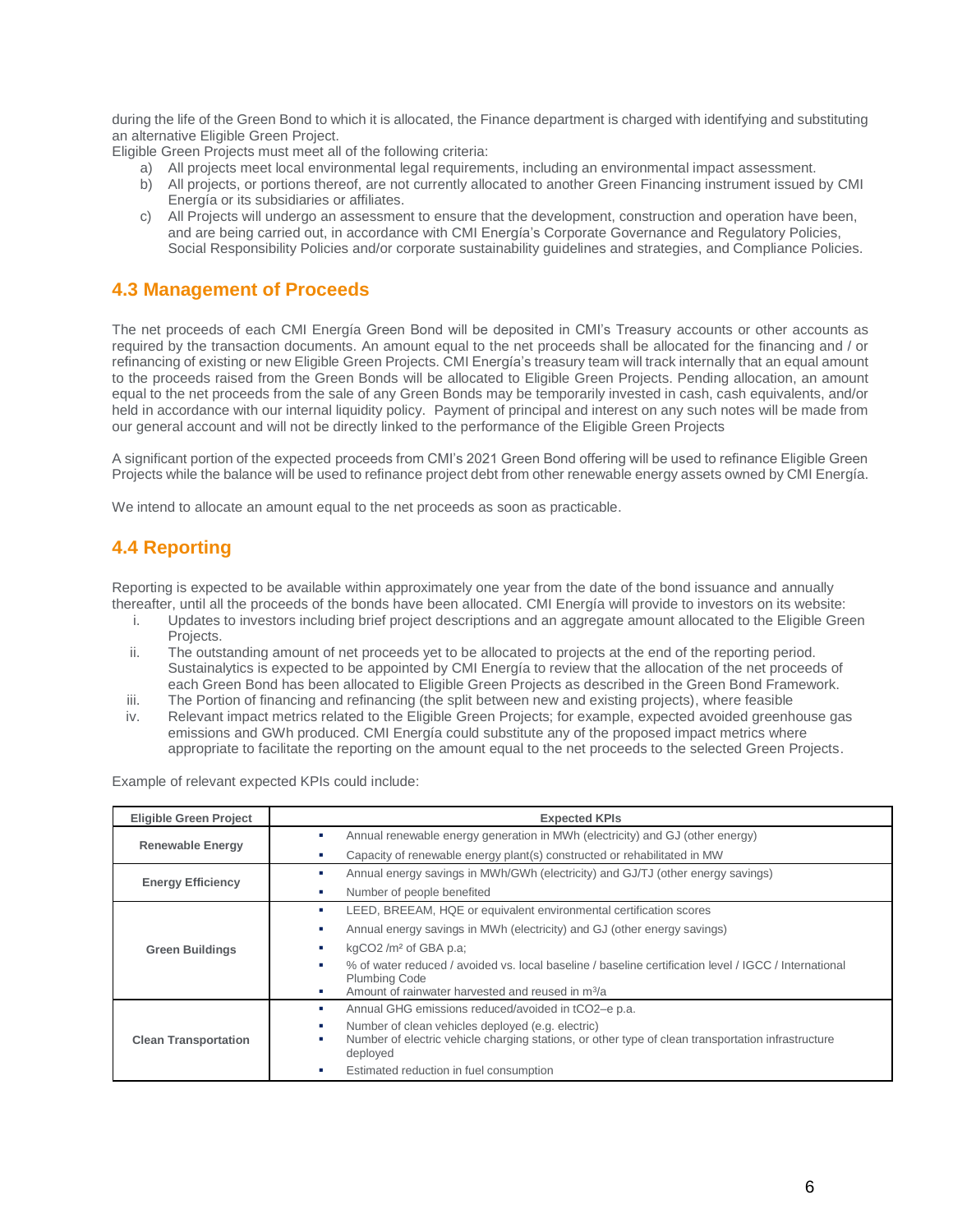# **5. External Reviews**

### **5.1 Second-Party Opinion**

CMI Energía has retained Sustainalytics to provide a second-party opinion on CMI Energía's Green Bond Framework.

Sustainalytics has reviewed CMI Energía's Green Bond Framework for its sustainable and green qualities as well as its alignment with the GBPs. The objective of the Second Party Opinion is to provide investors with an independent assessment. The Second-Party Opinion, as well as the Green Bond Framework hereof, will be published on CMI Energía's website. The opinion can be found on our website at https://www.cmi-energia.com/informacionrelevante/

#### **5.2 Compliance Review**

CMI Energia will appoint an independent and external verifier to provide an annual assurance report, until all the proceeds of the bonds have been allocated, confirming that an amount equal to the net proceeds of the bonds has been allocated in compliance, in all material respects, with the Eligible Green Projects criteria set forth in the Green Bond Framework and with the "Use of Proceeds" section of the final bond documentation.

### **Disclaimer**

*The information and opinions contained in this Green Bond Framework are provided by CMI as at the date of this document and are subject to change without notice. The correctness, comprehensiveness and trustworthiness of the information and opinions contained herein are a responsibility of CMI. After the date of this report, CMI does not assume any responsibility or obligation to update or revise any such statements, regardless of whether those statements are affected by the results of new information, future events or otherwise.* 

*This Green Bond Framework is provided for information purposes only and does not constitute, or form part of, any offer or invitation to purchase, underwrite, subscribe for or otherwise acquire or dispose of, or any solicitation of any offer to purchase, underwrite, subscribe for or otherwise acquire or dispose of, any debt or other securities ("securities") of CMI and is not intended to provide the basis for any credit or any other third-party evaluation of securities. If any such offer or invitation is made, it will be done so pursuant to separate and distinct documentation in the form of an offering memorandum, prospectus or other equivalent document and a related pricing term sheet (an "offering memorandum") and any decision to purchase or subscribe for any securities pursuant to such offer or invitation should be made solely on the basis of such offering memorandum and not these materials.*

*This material should not be considered as a recommendation that any investor should subscribe for or purchase any securities, nor as an assessment of the economic performance and creditworthiness of the securities. Any person who subsequently acquires securities must rely solely on an offering memorandum prepared by CMI in connection with such securities, on the basis of which alone purchases of or subscription for such securities should be made. In particular, investors should pay special attention to any sections of the final prospectus describing any risk factors. The merits or suitability of any securities or any transaction described in these materials to a particular person's situation should be independently determined by such person. Any such determination should involve, inter alia, an assessment of the legal, tax, accounting, regulatory, financial, credit and other related aspects of the securities or such transaction.*

*This material is not intended for distribution to, or use by, any person or entity in any jurisdiction or country where such distribution or use would be contrary to law or regulation. This Green Bond Framework may contain projections and forward looking statements. Any such forward-looking statements involve known and unknown risks, uncertainties and other factors which may cause CMI's actual results, performance or achievements to be materially different from any future results, performance or achievements expressed or implied by such forward-looking statements.*

*Any such forward-looking statements will be based on numerous assumptions regarding CMI's present and future business strategies and the environment in which CMI will operate in the future. Further, any forward-looking statements will be based upon assumptions of future events which may not prove to be accurate. Any such forward-looking statements in these materials will speak only as at the date of these materials and CMI assumes no obligation to update or provide any additional information in relation to such forward-looking statements.*